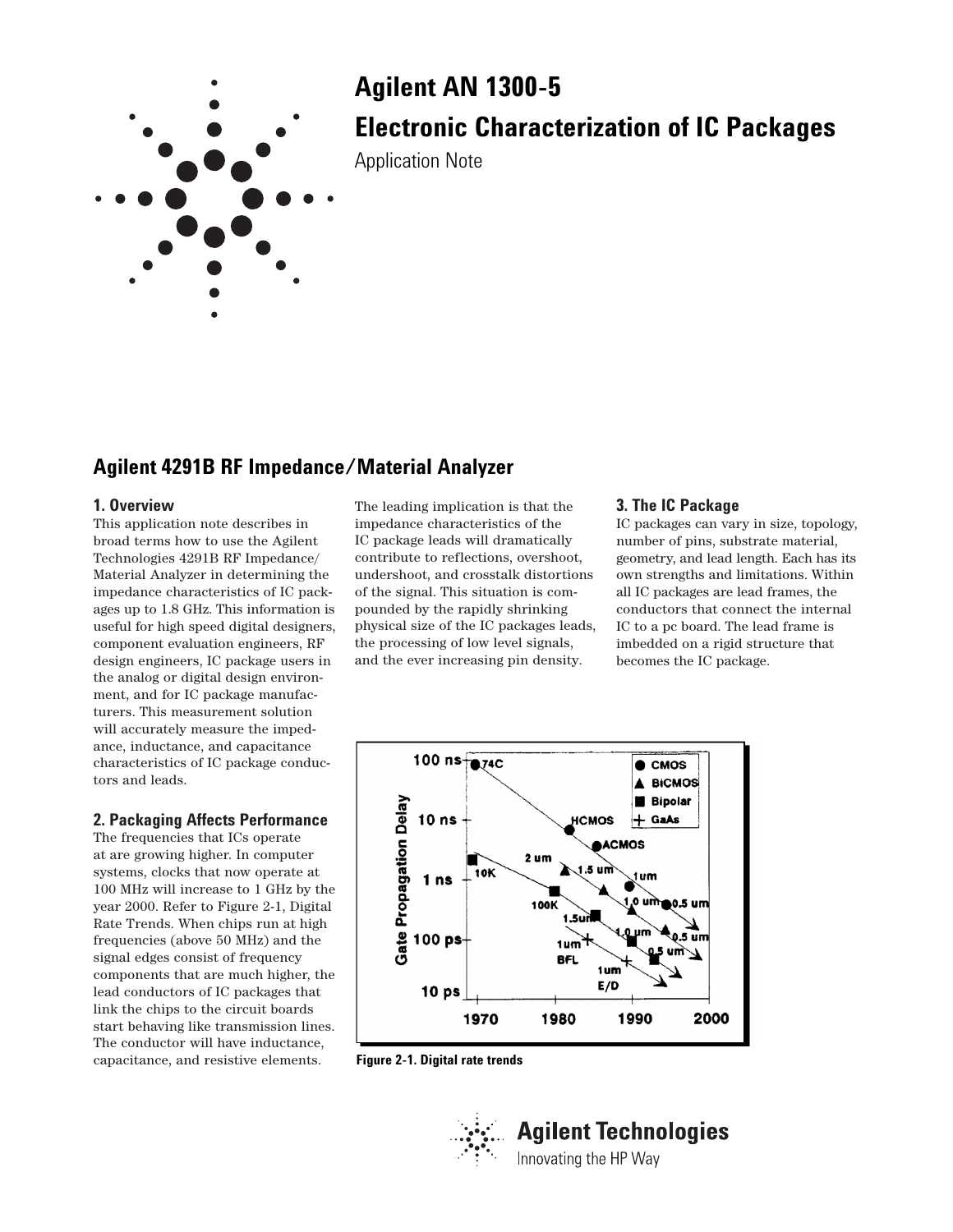The lead frames are usually made up of copper alloy and have fine traces with different lengths and dimensions. These traces can have ends that terminate near the IC with a width of 0.10 mm. The intrinsic properties of the IC conductive and insulative elements directly impact the extrinsic characteristics (i.e., impedance) of an IC package. Although these characteristics can be estimated and modeled, modeling is not totally effective in describing the complete electrical performance of a specific IC package. Therefore, a measurement of the package must made to fully quantify how an IC package will behave under operating conditions.

### **4. Defining the Impedance Test Parameters**

The IC package impedance test parameters that the 4291B can measure are discussed below.

#### **Impedance (Zo)**

This is the total opposition the conductor offers to the flow of an alternating current. The impedance represents the total effects of selfinductance, mutual inductance, leads resistance, interlead capacitance, and interlead conductance. The IC package in Figure 4-1 is an example of a four element model.

#### **Self inductance (Lxx)**

This is the number of magnetic field lines around a single conductor (lead) per amp of current flowing through it. Typical values for a lead can range from 2 to 20 nH, depending upon the length of the conductor and the physical geometry of the lead.

#### **Lead resistance (Rxx)**

This is an extrinsic property which relates the resistance of a structure to the material and its geometry. It can be derived from basic solid state principles, and is related to the free charge carrier density and mean-free path.

A typical value can be up to hundreds of milliohms, depending upon the type of lead material, lead length, and surface area.

#### **Interlead Capacitance (Cxo)**

Lead capacitance is the amount of electrical charge stored over the differential voltage between leads. Excessive lead capacitance can cause crosstalk on adjacent channels. A typical value can be about 1.8 pF per inch of conductor, depending upon the dielectric constant of the IC package, lead length, lead cross-sectional area, lead separation, and number of leads.



**Figure 4-1. IC package model**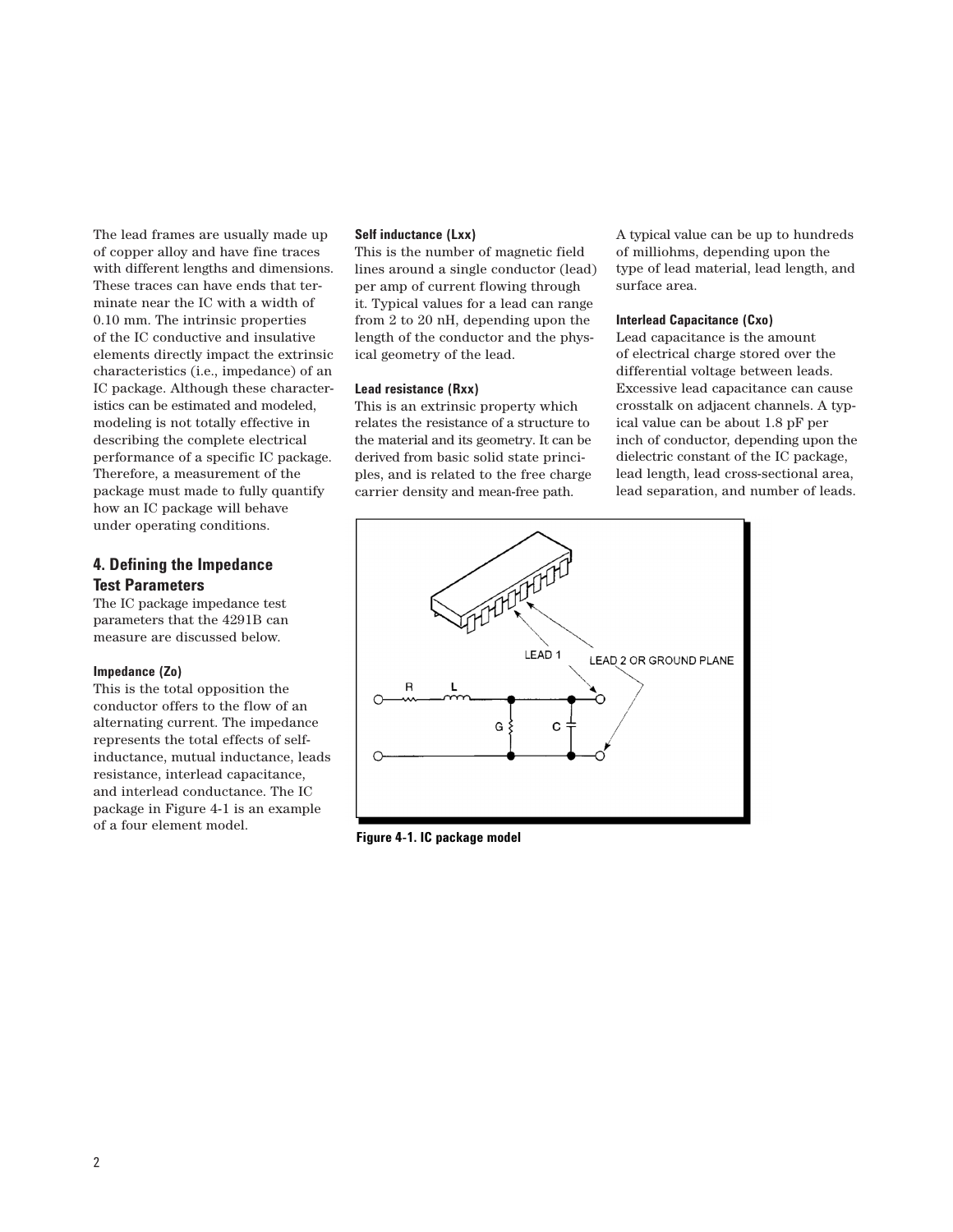#### **5. Choosing an Instrument**

It not uncommon to characterize an IC package from 1 MHz to 500 MHz, 1 GHz, or higher. Signal integrity about the IC package is tested at the operating frequency for analog design, like 900 MHz for cellular RF applications.

Digital signal performance at nine times the fundamental is important and needs to be characterized at the odd-harmonic frequencies.

For example, a 50 MHz clock means the test frequencies start at 50 MHz for the fundamental and stop at 450 MHz for ninth harmonic characteristics. Measuring the impedance, inductance, and capacitance characteristics of an IC package can be quite frustrating. Conventional impedance analyzers are highly accurate but lack the needed high-end bandwidth. Vector network analyzers have the high frequency bandwidth, but lack the low-end bandwidth and can be inaccurate when

operating away from a 50 Ω test environment. Also, the swept data must be mathematically converted to Z, L, R, and C by using a computer.

Fixtures and probes add inductive, capacitive, and resistive parasitics that add error to the measurement. The ability to compensate for these parasitics is extremely important; often the fixture parasitic values overwhelm the conductor impedance values. Port extension is also very critical. IC packages do not easily mount onto conventional 7 mm fixtures, so a cable must be connected from the measurement port to a fixture/probe.

From these measurement constraints, an instrument must have these minimum capabilities:

- 1 MHz to 1.5 GHz frequency range
- Wide impedance range accuracy beyond 50  $Ω$
- Direct swept impedance results  $(|Z|, L, C, R)$
- Error correction at probe tip
- Cable extension



**Figure 5-1. Measurement accuracy**

The Agilent 4291B Impedance Analyzer is designed to address all of these issues. Refer to Figure 5-1, Measurement Accuracy. This chart shows the typical 10% accuracy zones of a 4-terminal pair impedance analyzer, a vector network analyzer, and the 4291B over frequency and impedance.

The 4291B can also directly display any two of the many impedance parameters available, is specified to operate from 0.1 to 50 kΩ, has the distinctive capability of performing compensation to remove probe parasitecs, and can easily extend the measurement port.

#### **6. The Probe**

Using traditional handheld probes on today's high-density technologies can limit measurement accuracy and damage fragile devices. The Cascade Microtech FPM-1X Fine Microprobe achieves a level of accuracy for characterizing high-speed MCMs and SMT assemblies. Refer to Figure 6-1, Fine Microprobe. The FPM-1X combines electrical and mechanical accuracy needed for fine-pitch applications. By minimizing capacitance and ground inductance, the FPM-1X enables state-of-the-art probing of modules with pads as small as l mm.

A unique ground system provides the low-inductance required to effectively troubleshoot high density applications. Refer to Figure 6-2, Probe Ground System. To minimize loading effects, the probes provide as little as 0.15 pF of tip capacitance.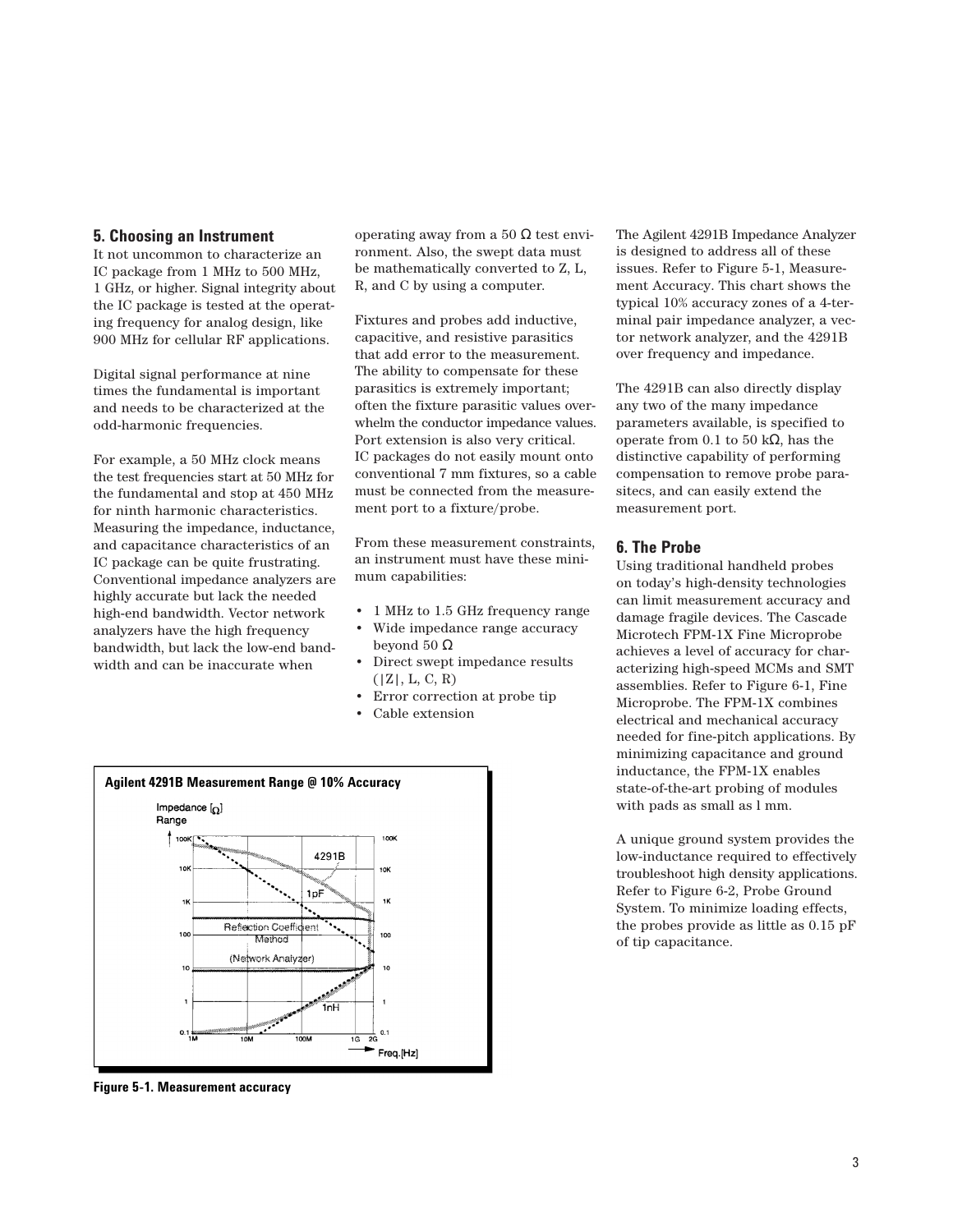# **7. Setup For a Swept Frequency Measurement**

It is understood that the user will have a firm understanding of the initial test conditions:

- Start Frequency
- Stop Frequency
- Test Signal Level
- Number of Points (NOP)

The Start and Stop frequencies are based on the IC package operating conditions. The Test Signal Level should be set at 1 V so that the instrument can avoid operating at the noise floor. The number of measurement points (NOP) can be set at 801 points to gain the maximum amount of swept information.

Later, the NOP can be reduced once a swept area has been fully characterized and no anomalies are located.



**Figure 6-1. Fine-pitch microprobe. For more information on the fine-pitch microproble, refer to Product Note publication number 5966-1928E.**



**Figure 6-2. Probe ground system**

4

The key benefit of a small NOP, frequency or test signal level of the Agilent 4291B, the calibration correction factors have to be internally recalculated. This tends to reduce accuracy. For the absolute best accuracy, always perform calibration under the exact test conditions needed; otherwise a SOLA calibration may have to be performed again. For the best accuracy, it is recommended that the 4291B test environment be set with the following conditions before the performance of calibration:

- Fixture Selection
- Point Average Factor
- Test Head

Fixture selection is found under the MEAS menu. Fixture selection optimizes the calibration modeling for greater accuracy by using a different model number for each standard fixture. Selecting the fixture to the [None] mode allows users to use their own unique fixture or probe.

The Point Average Factor will mathematically average acquired data during calibration, compensation, and measurement. Selection of a point average factor of 8 or greater will reduce the noise present in low threshold signal measurements.

The choice of the test head will fundamentally affect the accuracy of a measurement; each test head is optimized for a particular impedance range. A general rule is to use the low-impedance test head for device-under-test (DUT) impedances of 10  $\Omega$  or less, and using the high-impedance test head for DUT impedances greater than 10 Ω. In our specific application, the lowimpedance test head should be used.

As an aside, the impedance function should also be selected at this time. To measure the self inductance of a conductor, set channel 1 to be Ls (series inductance) and set channel 2 to be Rs (series inductance).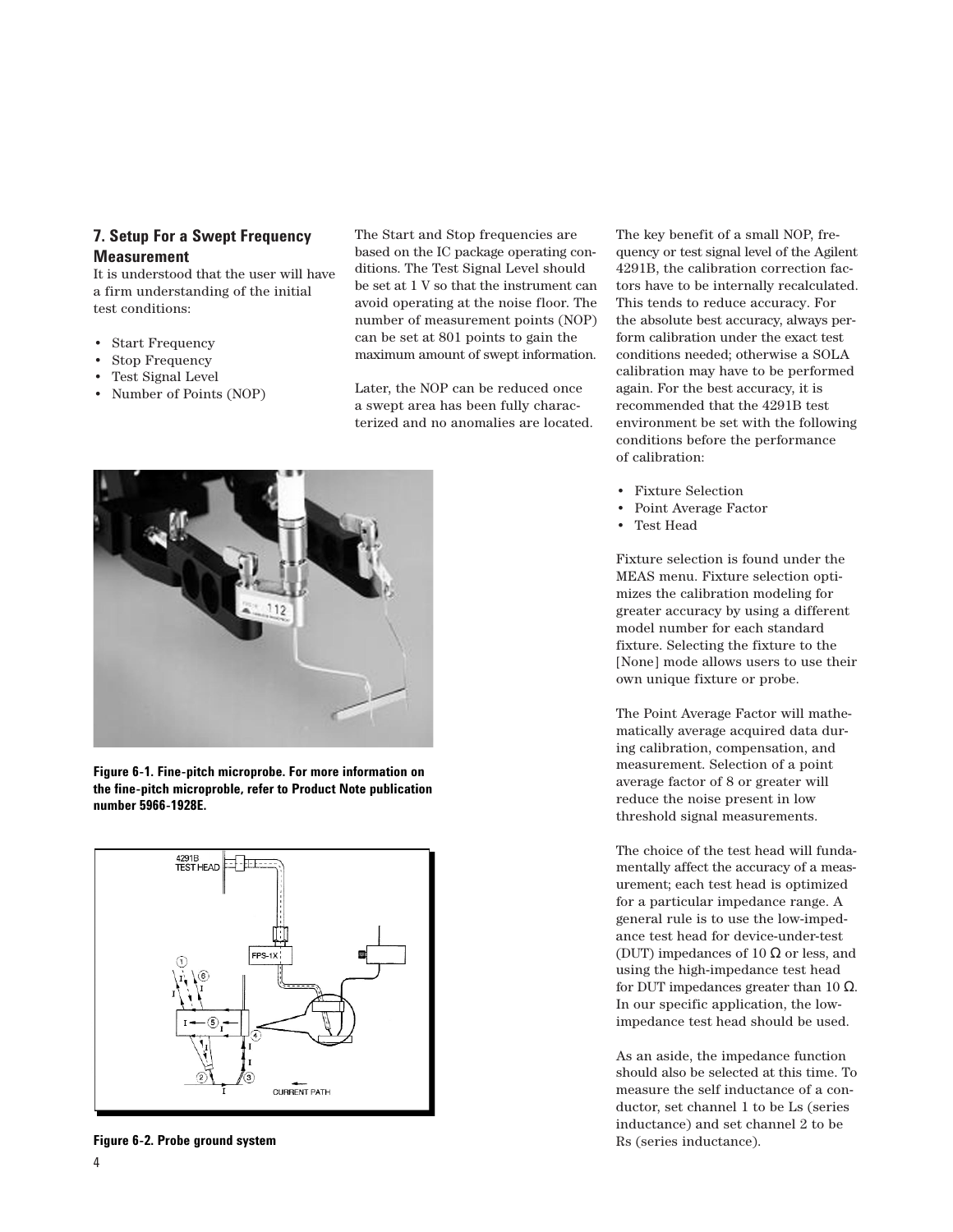#### **8. Calibration and Compensation**

There is a very strong distinction between calibration and compensation. Calibration determines the calibration reference plane for all measurements. The calibration constants are generated at the reference plane and are based on the measurements of the short, open, load, and Air-capacitor (SOLA) standards. The SOLA standards are factory-defined standards. Calibration is performed in the 4291B CAL menu. While in the CAL menu, before executing any of the calibration constant measurements, it is recommended that the CAL POINTS be changed from [FIXED] to [USER]. This permits a faster swept calibration. The penalty is that if the test signal level is changed, then the SOLA calibration must be performed again.

Compensation is different from calibration. Compensation mathematically removes residual capacitance, resistance, and inductance from test fixtures using a user-defined open, short, and 50 Ω load. In the compensation submenu, before executing any of the compensation constant measurements, it is recommended that the COMP POINT be changed from [FIXED] to [USER] matching the compensation data with the calibration data.

Calibration is always performed at the test head 7 mm connector with the SOLA standards while compensation is always performed at the DUT measurement point.

# **9. The Probing and Measurement System**

Essentially these are the steps that mount the 4291B test station to a Cascade Microtech Summit 9000 (or 10000) Analytical Probe Station and fully prepare the instrument to perform a continuous swept measurement, displaying self inductance in this example. Refer to Figure 9-1, Probing

System. The microscope and micromanipulators (micro-positioners) have been preinstalled.

The probing system assembly should follow in this sequence:

**a.** Assemble the test station bracket and bolt it securely to the left rear corner of the probe station. Refer to Figure 9-2, Test Station Bracket.







**Figure 9-2. Test station bracket**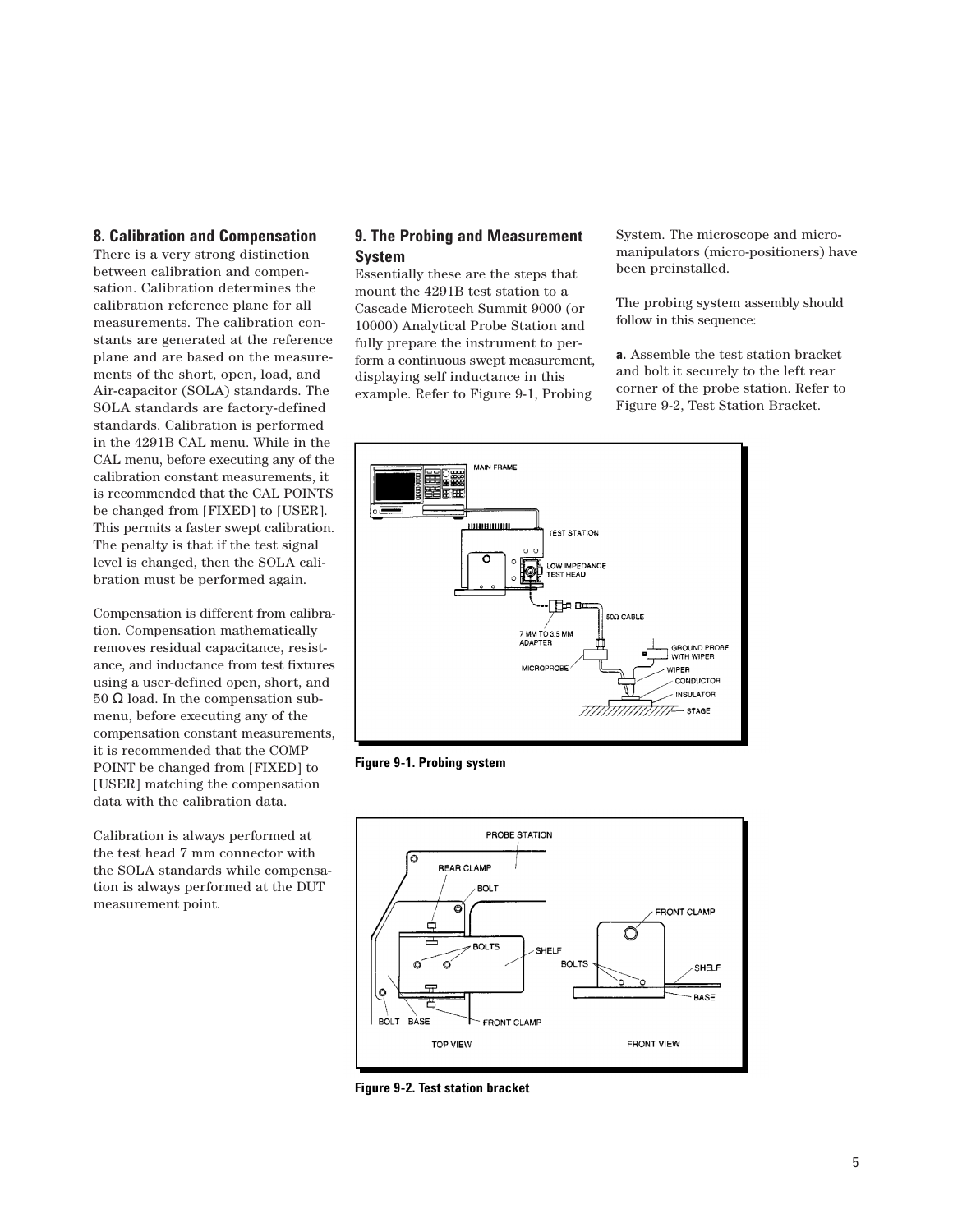**b.** Verify that the correct test head is connected and mounted in the 4291B test station. Place the test station on the bracket, trying to position the test station so that it is sitting vertically in the bracket. The test head should be within 3 inches of the micro-positioners and the test site. The test site is the exact position on the probe station stage where the IC package is located; refer to Figure 9-3, Mounting Test Station. Mechanically secure the test station by adjusting the bracket clamps so that the test station is firmly held in place.

**c.** After setting up the 4291B for a specific test setup and instrument state (Section 7) and performing SOLA CALIBRATION at the test station/test head (refer to Section 8), the next step is to add a 7 mm-to-SMA adapter (part number 1250-1746 or equivalent) to the 4291B test head.

**d.** Mount the Cascade Microtech FPS-1X and FPG-001 microprobes on the micro-positioners with the WPH Mount-to-FP adapters.

**e.** Connect a cable from the SMA adapter to the Cascade Microtech FPS-1X microprobe. Refer to Figure 9-4, Attaching the Probe. The cable must be a high quality, low loss, 50  $\Omega$ cable, and must have a 3.5 mm male connector and a 3.5 mm female connector. Ideally, the cable should be just long enough to connect from the adapter connector to the microprobe, usually 3 inches. Whether the cable is rigid or flexible will determine the ease of positioning the microprobe on the probe station stage; typically a flexible cable is much more easier to maneuver and use. A rigid cable

has better repeatability characteristics but is much more difficult to maneuver. Connect the FPG-001 grounding microprobe wiper to the FPS-1X microprobe.

**f.** Place an insulated sheet of material on top of the probe station metal stage and mechanically secure it so that no lateral movement can occur. Refer to Figure 9-5, Insulate Stage. The insulated sheet should be lossy, have a low dielectric constant, and be at least 100 miles (2.54 mm) thick. The

purpose of the sheet is to minimize the effects of stray capacitance and mutual inductance contributed by the probe station's metal stage.

**g.** Place the Cascade Microtech Impedance Standard Substrate on the insulated sheet and mechanically secure it so that the substrate will not move. The substrate must be located in the same area that the IC package will be tested.



**Figure 9-3. Mounting test station**



**Figure 9-4. Attaching the probe**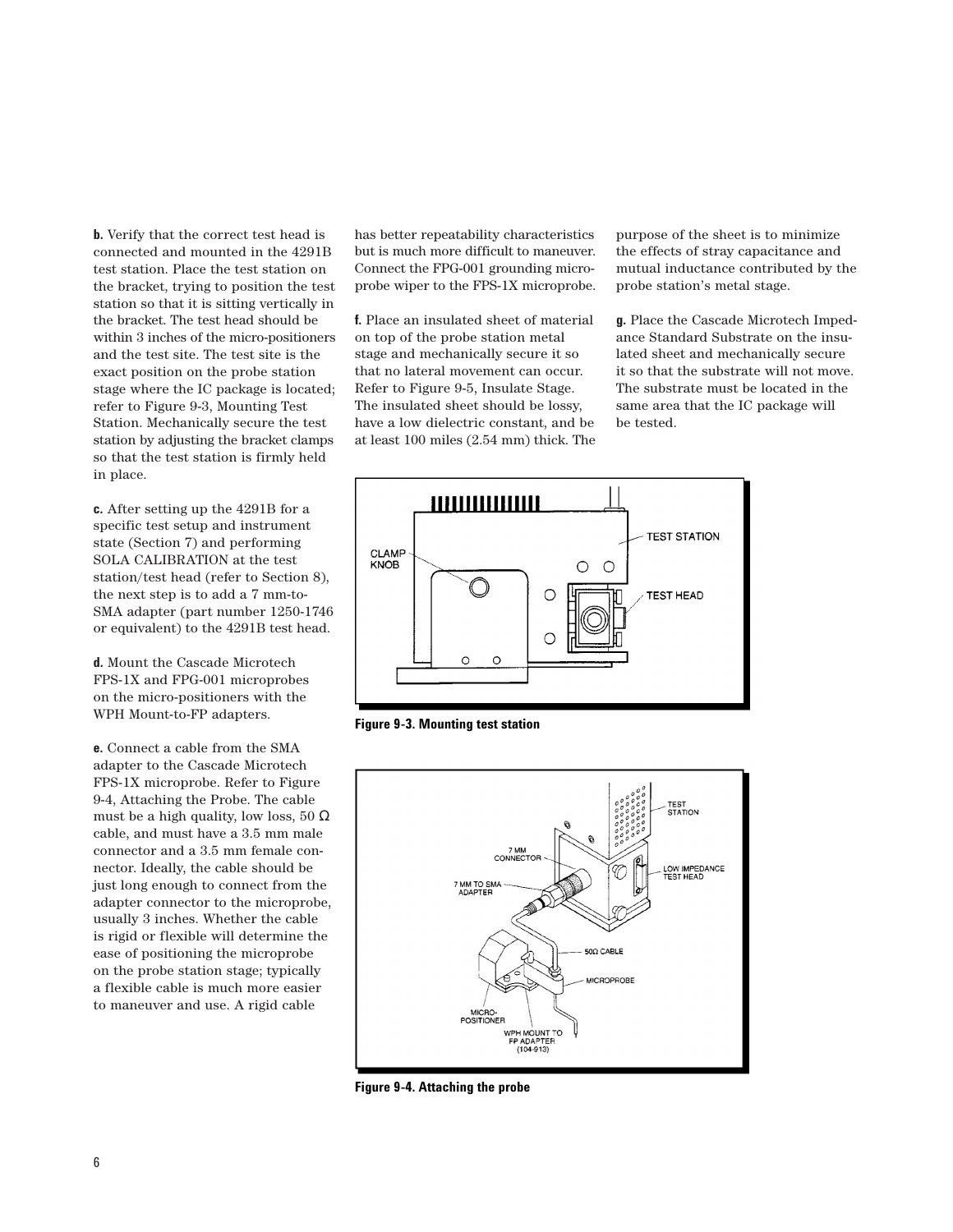**h.** Perform fixture COMPENSATION using open, load, and short. For an open, use the exact point-to-point distance and alignment of the IC package conductor to separate the microprobe contacts in the air from each other. For a load, use the 50  $\Omega$  load on the

Impedance Standard Substrate. For a short, remove the substrate, use a sheet of clean bright copper as the short, and make contact on the copper sheet using the exact point-to-point distance of the IC package conductor to separate the microprobes.



**Figure 9-5. Insulate stage**



**Figure 10-1. Series inductance**

**i.** Verify that COMPENSATION has been correctly completed by measuring the substrate  $50 \Omega$  load and the copper short. The measured results should be very close to 50  $\Omega$  and 0  $\Omega$ . If not, then perform COMPENSATION again.

**j.** Remove the Impedance Standard Substrate and copper sheet from the insulated sheet. Place the IC package on the insulated sheet and mechanically secure it so that no movement will occur.

**k.** Maneuver the microprobes to the desired conductor and make firm contact to it.

**l.** The test system is now ready for a swept inductance measurement.

#### **10. The Test Data**

The Agilent 4291B should be displaying data corresponding to Ls and Rs as a function of frequency. Refer to Figure 10-1, Series Inductance. In this particular measurement, the IC package sample is a quad flat pack, has copper leads, and is normally used with digital circuitry using a 50 MHz clock rate. A start frequency of 50 MHz and a stop frequency of 500 MHz were used in the test. The conductor has a length of about 8 mm. Typical results were a series inductance of 1nH and a series resistance of about 10 mΩ, which fits in for theoretical values. These is some evidence that the anomalies centered at 215 MHz may have been caused by the grounding probe wiper arm. An alternate way of characterizing an IC package is to look at the impedance magnitude and phase data. Refer to Figure 10-2, Impedance.